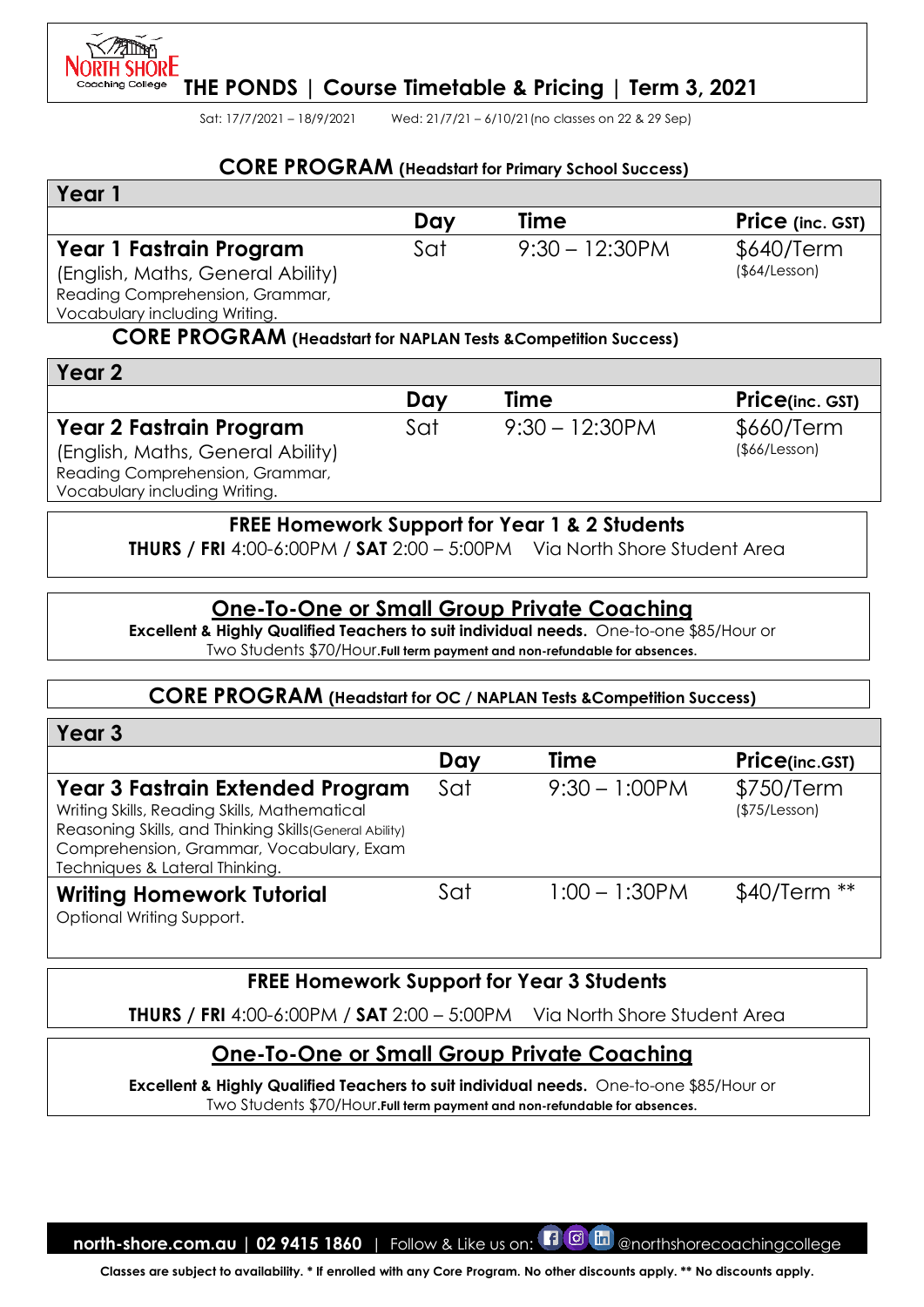

Sat: 17/7/2021 – 18/9/2021 Wed: 21/7/21 – 6/10/21(no classes on 22 & 29 Sep)

#### **CORE PROGRAMS(For OC, Scholarship &Competition Success)**

| Year 4                                                                                                                                                                                                                    |            |                                       |                             |
|---------------------------------------------------------------------------------------------------------------------------------------------------------------------------------------------------------------------------|------------|---------------------------------------|-----------------------------|
|                                                                                                                                                                                                                           | Day        | <b>Time</b>                           | <b>Price(inc. GST)</b>      |
| Year 4 Fastrain Extended Program<br>Writing Skills, Reading Skills, Mathematical<br>Reasoning Skills, and Thinking Skills (General Ability)<br>Comprehension, Grammar, Vocabulary, Exam<br>Techniques & Lateral Thinking. | Sat<br>Wed | $9:00 - 12:30$ PM<br>$4:30 - 8:00$ PM | \$750/Term<br>(\$75/Lesson) |
| <b>Writing Homework Tutorial</b><br>Optional Writing Support.                                                                                                                                                             | Sat        | $12:30 - 1:00$ PM                     | $$40/Term **$               |
| <b>Year 4 Young Achiever Program</b><br>(Selection by Entrance Exam)<br>Writing Skills, Reading Skills, Mathematical<br>Reasoning Skills, and Thinking Skills (General Ability)                                           | Sat        | $9:00 - 12:30$ PM                     | \$750/Term<br>(\$75/Lesson) |
| Comprehension, Grammar, Vocabulary, Exam<br>Techniques & Lateral Thinking.                                                                                                                                                |            |                                       |                             |
| <b>Writing Homework Tutorial</b><br>Optional Writing Support.                                                                                                                                                             | Sat        | $12:30 - 1:00$ PM                     | \$40/Term                   |

### **BOOSTER PROGRAMS (For Skills Extension & Personal Development)**

| Year 4                                                                                                                                                                           |                        |                                                              |  |  |  |
|----------------------------------------------------------------------------------------------------------------------------------------------------------------------------------|------------------------|--------------------------------------------------------------|--|--|--|
| <b>Year 4 OC Final Revision Exam (3 Hours)</b>                                                                                                                                   | \$85**<br><b>S65**</b> | <b>Non North Shore Student</b><br><b>North Shore Student</b> |  |  |  |
| Sat $(17th$ July) $1:00 - 3:00$                                                                                                                                                  |                        |                                                              |  |  |  |
| <b>FREE Homework Support for Year 4 Students</b>                                                                                                                                 |                        |                                                              |  |  |  |
| <b>THURS</b> / FRI 4:00-6:00PM / SAT 2:00 - 5:00PM Via North Shore Student Area                                                                                                  |                        |                                                              |  |  |  |
| <b>One-To-One or Small Group Private Coaching</b>                                                                                                                                |                        |                                                              |  |  |  |
| <b>Excellent &amp; Highly Qualified Teachers to suit individual needs.</b> One-to-one \$85/Hour or<br>Two Students \$70/Hour. Full term payment and non-refundable for absences. |                        |                                                              |  |  |  |

**north-shore.com.au | 02 9415 1860** | Follow & Like us on: **[1 0 m** @northshorecoachingcollege **Classes are subject to availability. \* If enrolled with any Core Program. No other discounts apply. \*\* No discounts apply.**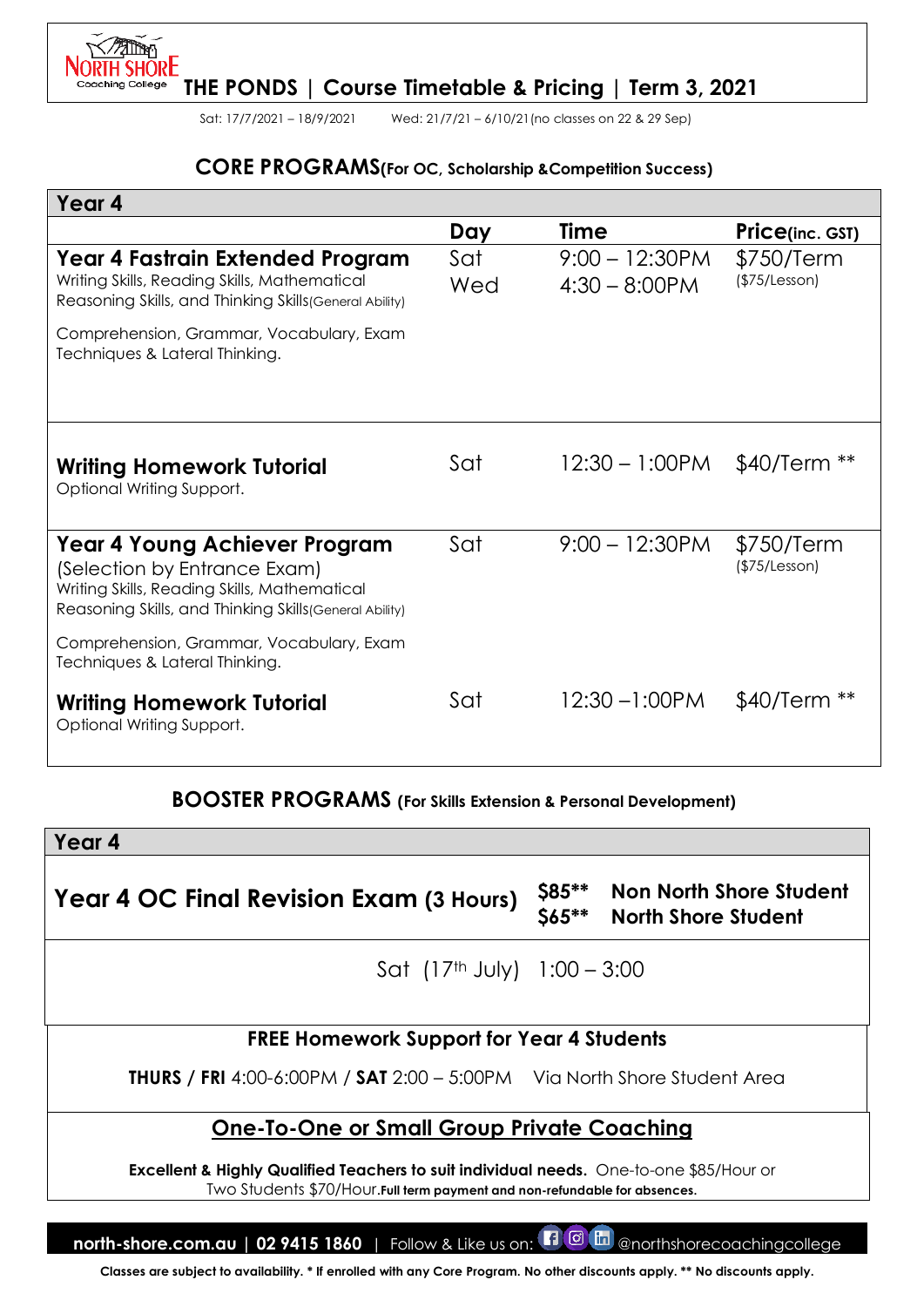

Sat: 17/7/2021 – 18/9/2021 Wed: 21/7/21 – 6/10/21(no classes on 22 & 29 Sep)

## **CORE PROGRAMS**

#### **(Headstart for Selective Schools, Scholarship Exams/ NAPLAN Tests & Competition Success)**

| Year 5                                                                                                                                                                                                                                                |            |                                      |                             |
|-------------------------------------------------------------------------------------------------------------------------------------------------------------------------------------------------------------------------------------------------------|------------|--------------------------------------|-----------------------------|
|                                                                                                                                                                                                                                                       | Day        | <b>Time</b>                          | Price(inc. GST)             |
| Year 5 Fastrain Extended Program<br>Writing Skills, Reading Skills, Mathematical<br>Reasoning Skills, and Thinking Skills (General Ability)<br>Comprehension, Grammar, Vocabulary, Exam<br>Techniques & Lateral Thinking.                             | Sat<br>Wed | $9:00 - 1:00$ PM<br>$4:30 - 8:30$ PM | \$800/Term<br>(\$80/Lesson) |
| <b>Writing Homework Tutorial</b><br>Optional Writing Support.                                                                                                                                                                                         | Sat        | $1:00 - 1:30$ PM                     | $$40/Term **$               |
| Year 5 High Achiever Program<br>(Selection by Entrance Exam)<br>Writing Skills, Reading Skills, Mathematical<br>Reasoning Skills, and Thinking Skills (General Ability)<br>Comprehension, Grammar, Vocabulary, Exam<br>Techniques & Lateral Thinking. | Sat        | $9:00 - 1:00$ PM                     | \$800/Term<br>(\$80/Lesson) |

#### **BOOSTER PROGRAMS (For Skills Extension & Personal Development)**

| Year 5                                               |     |                  |                         |
|------------------------------------------------------|-----|------------------|-------------------------|
| <b>BOOSTER PROGRAMS</b>                              | Day | <b>Time</b>      | <b>Price</b> (inc. GST) |
| <b>Year 5 Exam Preparation Program</b>               | Sat | $1:30 - 4:30$ PM | \$770/Term              |
| 2 full length test papers (either Mathematical       |     |                  | (\$77/Lesson)           |
| Reasoning Skills or Thinking Skills (GA) or (Reading |     |                  |                         |
| Skills or Writing Skills Test), followed by thorough |     |                  | $$670/Term*$            |
| explanation of most difficult questions.             |     |                  | $($7/Lesson)*$          |
| (Must bring your own device)                         |     |                  |                         |

#### **FREE Homework Support for Year 5 Students**

**THURS / FRI** 4:00-6:00PM / **SAT** 2:00 – 5:00PM Via North Shore Student Area

## **One-To-One or Small Group Private Coaching**

**Excellent & Highly Qualified Teachers to suit individual needs.** One-to-one \$85/Hour or Two Students \$70/Hour.**Full term payment and non-refundable for absences.**

**north-shore.com.au | 02 9415 1860** | Follow & Like us on: **[1 0 m** @northshorecoachingcollege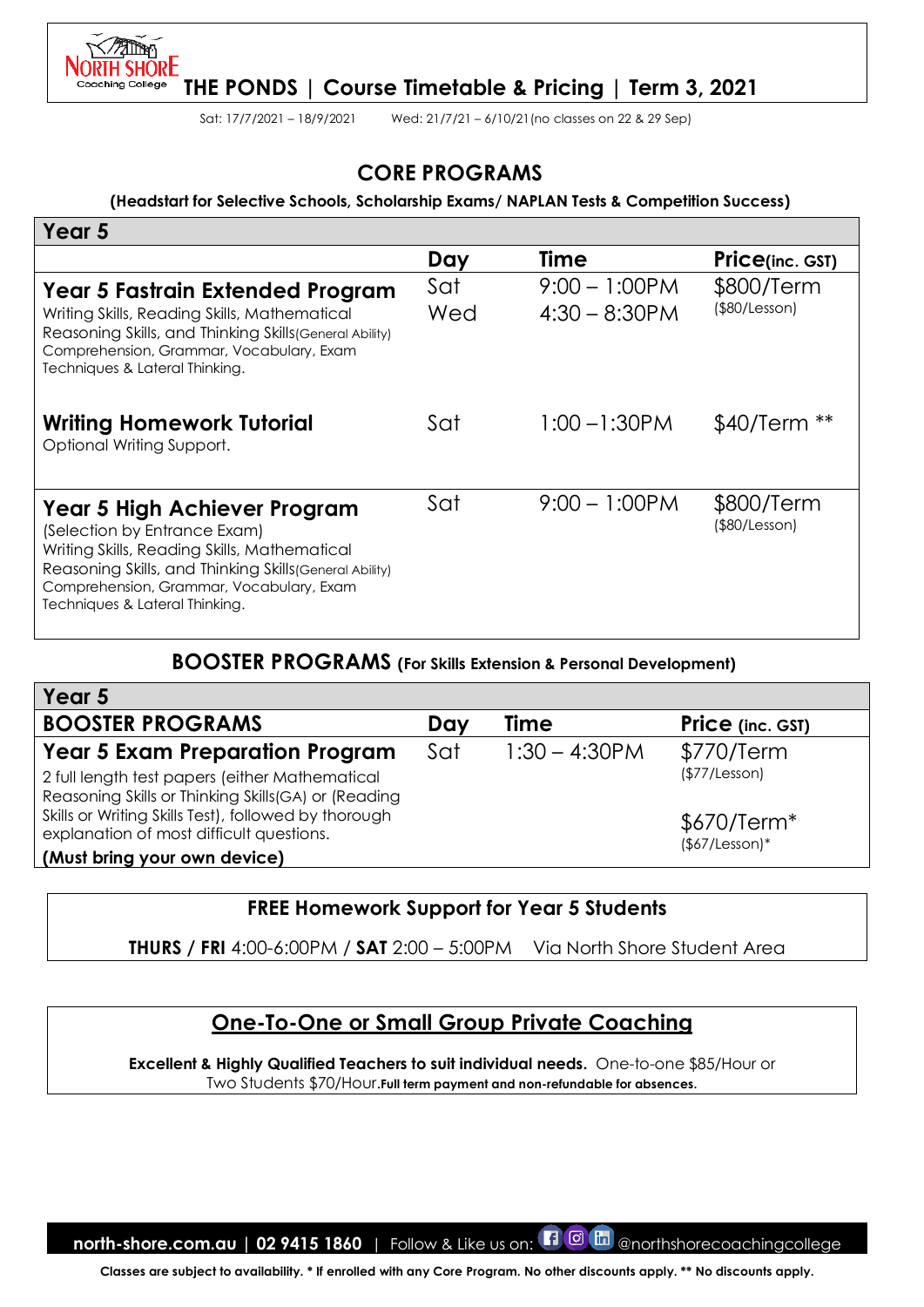

Sat: 17/7/2021 – 18/9/2021 Wed: 21/7/21 – 6/10/21(no classes on 22 & 29 Sep)

#### **CORE PROGRAMS (Headstart for High School & Competition Success)**

| Year 6                                                                                                |     |                   |                             |  |  |
|-------------------------------------------------------------------------------------------------------|-----|-------------------|-----------------------------|--|--|
|                                                                                                       | Day | Time              | <b>Price</b> (inc. GST)     |  |  |
| Year 6 Headstart High School<br>Program<br>(Writing Skills, English, Maths, Science)                  | Sat | $9:00 - 12:30$ PM | \$760/Term<br>(\$76/Lesson) |  |  |
| Comprehension, Grammar, Vocabulary, Maths &<br>Lateral Thinking with stimulating Science experiments. |     |                   |                             |  |  |
| <b>FREE Homework Support for Year 6 Students</b>                                                      |     |                   |                             |  |  |
| <b>THURS / FRI</b> 4:00-6:00PM / SAT 2:00 - 5:00PM Via North Shore Student Area                       |     |                   |                             |  |  |
| <b>One-To-One or Small Group Private Coaching</b>                                                     |     |                   |                             |  |  |
| <b>Excellent &amp; Highly Qualified Teachers to suit individual needs.</b> One-to-one \$85/Hour or    |     |                   |                             |  |  |

Two Students \$70/Hour.**Full term payment and non-refundable for absences.**

### **CORE PROGRAMS (For High School Success)**

| Year <sub>7</sub>                                                          |     |                                                                   |                             |
|----------------------------------------------------------------------------|-----|-------------------------------------------------------------------|-----------------------------|
|                                                                            | Day | Time                                                              | Price(inc. GST)             |
| <b>Year 7 Fastcoach</b>                                                    | Wed | 4:30-8:00PM                                                       | \$760/Term<br>(\$76/Lesson) |
| Program<br>(English, Maths, Science)<br>Including Essay and Genre Writing. |     |                                                                   |                             |
| <b>Year 7 English &amp; Maths</b>                                          | Wed | $4:30 - 6:00PM$ (Maths)                                           | \$700/Term                  |
| Including Essay and Genre Writing.                                         |     | $6:00 - 7:30PM$ (English)                                         | (\$70/Lesson)               |
| <b>Year 7 Maths &amp; Science</b>                                          | Wed | $4:30 - 6:00PM$ (Maths)<br>$7:30 - 8:00$ PM(Science)              | \$530/Term<br>(\$53/Lesson) |
| Year 7 English<br>Including Essay and Genre Writing.                       | Wed | $6:00 - 7:30PM$ (English)                                         | \$420/Term<br>(\$42/Lesson) |
| <b>Year 7 Maths</b>                                                        | Wed | $4:30 - 6:00PM$ (Maths)                                           | \$420/Term<br>(\$42/Lesson) |
|                                                                            |     | FREE Homework Support for Year 7 Students (English/Maths/Science) |                             |

**THURS / FRI** 4:00-6:00PM / **SAT** 2:00 – 5:00PM Via North Shore Student Area

# **One-To-One or Small Group Private Coaching**

**Excellent & Highly Qualified Teachers to suit individual needs.** One-to-one \$90/Hour or Two Students \$75/Hour.**Full term payment and non-refundable for absences.**

**north-shore.com.au | 02 9415 1860** | Follow & Like us on:  $\Box$  @ morthshorecoachingcollege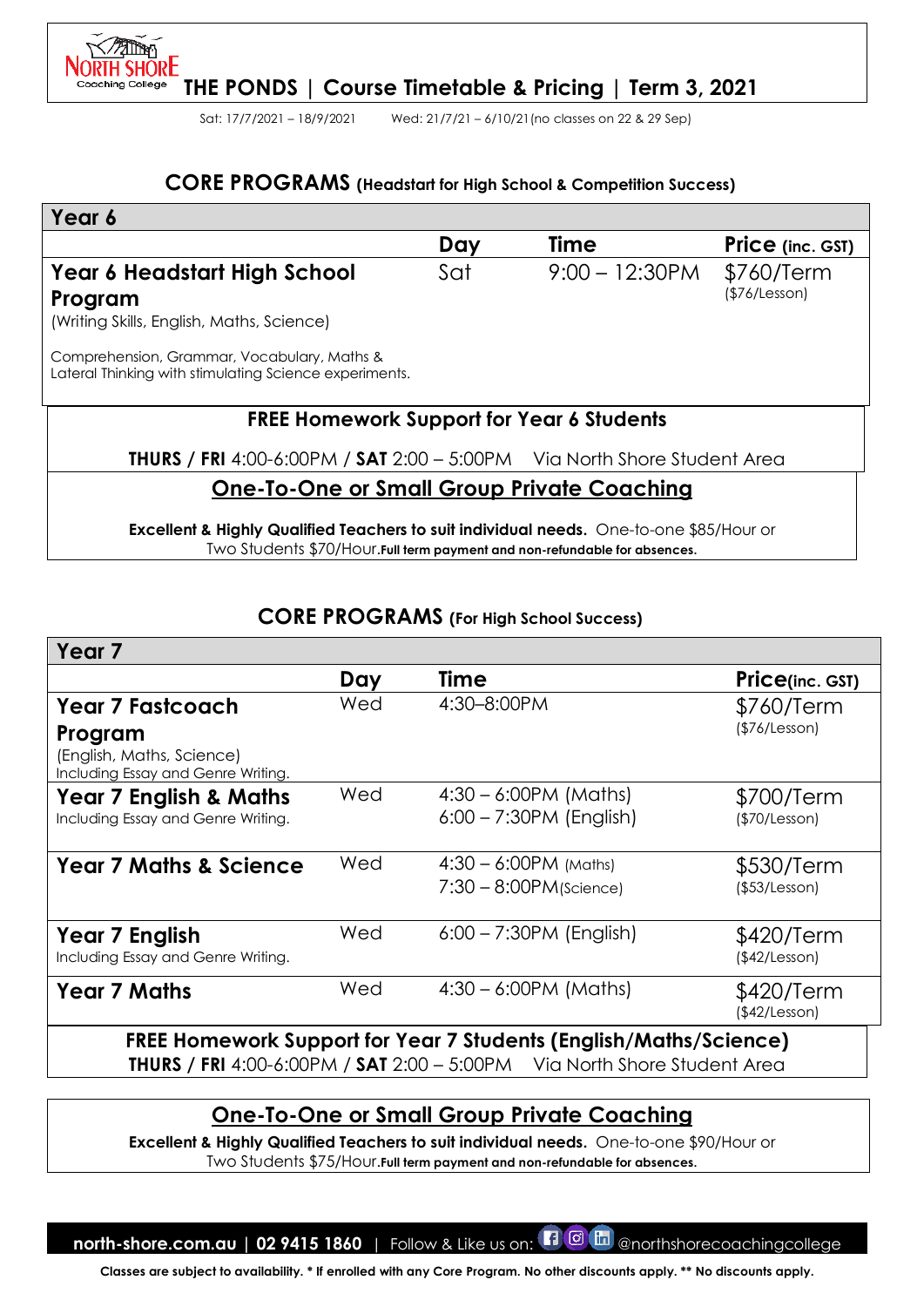

Sat: 17/7/2021 – 18/9/2021 Wed: 21/7/21 – 6/10/21(no classes on 22 & 29 Sep)

# **CORE PROGRAMS (For High School Success)**

| Year <sub>8</sub>                                                                           |     |                                                      |                                   |
|---------------------------------------------------------------------------------------------|-----|------------------------------------------------------|-----------------------------------|
|                                                                                             | Day | <b>Time</b>                                          | Price (inc. GST)                  |
| Year 8 Fastcoach Program<br>(English, Maths, Science)<br>Including Essay and Genre Writing. | Wed | 4:30-8:00PM                                          | \$760/Term<br>(\$76/Lesson)       |
| <b>Year 8 English &amp; Maths</b><br>Including Essay and Genre Writing.                     | Wed | $4:30 - 6:00PM$ (English)<br>$6:00 - 7:30PM$ (Maths) | \$700/Term<br>(\$70/Lesson)       |
| <b>Year 8 Maths &amp; Science</b>                                                           | Wed | $6:00 - 7:30PM$ (Maths)<br>$7:30 - 8:00$ PM(Science) | \$530/Term<br>$($ \$53/Lesson $)$ |
| Year 8 English<br>Including Essay and Genre Writing.                                        | Wed | $4:30 - 6:00PM$ (English)                            | \$420/Term<br>(\$42/Lesson)       |
| <b>Year 8 Maths</b>                                                                         | Wed | $6:00 - 7:30PM$ (Maths)                              | \$420/Term<br>(\$42/Lesson)       |

#### **CORE PROGRAMS (For High School Success)**

| Year 9                                                                                      |     |                                                                |                                   |
|---------------------------------------------------------------------------------------------|-----|----------------------------------------------------------------|-----------------------------------|
|                                                                                             | Day | Time                                                           | Price (inc.GST)                   |
| Year 9 Fastcoach Program<br>(English, Maths, Science)<br>Including Essay and Genre Writing. | Sat | 12:30 – 3:30PM (English & Maths)<br>$3:30 - 4:30$ PM (Science) | \$800/Term<br>(\$80/Lesson)       |
| <b>Year 9 English &amp; Maths</b><br>Including Essay and Genre Writing.                     | Sat | $12:30 - 2:00$ PM (English)<br>$2:00 - 3:30$ (Maths)           | \$730/Term<br>(\$73/Lesson)       |
| <b>Year 9 Maths &amp; Science</b>                                                           | Sat | $2:00 - 3:30$ (Maths)<br>$3:30 - 4:30PM(Science)$              | \$630/Term<br>(\$3/Lesson)        |
| Year 9 English<br>Including Essay and Genre Writing.                                        | Sat | 12:30 - 2:00PM (English)                                       | \$430/Term<br>(\$43/Lesson)       |
| <b>Year 9 Maths</b>                                                                         | Sat | $2:00 - 3:30$ (Maths)                                          | \$430/Term<br>(\$43/Lesson)       |
| <b>Year 9 Science</b>                                                                       | Sat | $3:30 - 4:30PM(Science)$                                       | \$310/Term<br>$($ \$31/Lesson $)$ |
|                                                                                             |     |                                                                |                                   |

### **FREE Homework Support for Year 8 & 9 Students (English/Maths/Science) THURS / FRI** 4:00-6:00PM / **SAT** 2:00 – 5:00PM Via North Shore Student Area

# **One-To-One or Small Group Private Coaching**

**Excellent & Highly Qualified Teachers to suit individual needs.** One-to-one \$90/Hour or Two Students \$75/Hour.**Full term payment and non-refundable for absences.**

**north-shore.com.au | 02 9415 1860** | Follow & Like us on: **[1 0 m** @northshorecoachingcollege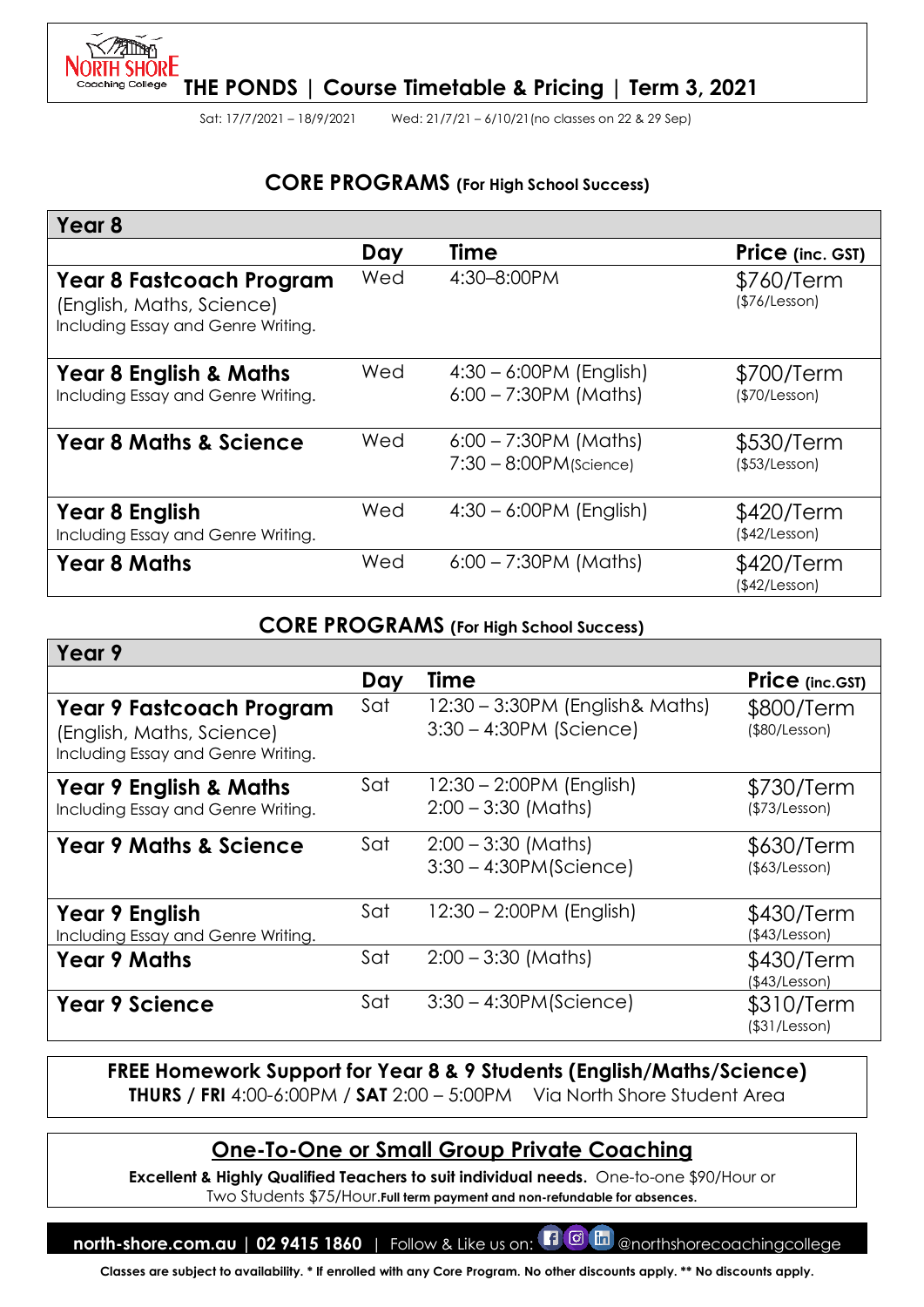

Sat: 17/7/2021 – 18/9/2021 Wed: 21/7/21 – 6/10/21(no classes on 22 & 29 Sep)

# **CORE PROGRAMS (For High School Success)**

| Year 10                                                                                             |     |                                                                |                             |
|-----------------------------------------------------------------------------------------------------|-----|----------------------------------------------------------------|-----------------------------|
|                                                                                                     | Day | Time                                                           | $Price_{(inc. GST)}$        |
| <b>Year 10 Fastcoach Program</b><br>(English, Maths, Science)<br>Including Essay and Genre Writing. | Sat | 12:30 - 3:30PM (English &<br>Maths) 3:30 - 4:30PM<br>(Science) | \$800/Term<br>(\$80/Lesson) |
| <b>Year 10 English &amp; Maths</b><br>Including Essay and Genre Writing.                            | Sat | $12:30 - 2:00PM$ (English)<br>$2:00 - 3:30$ (Maths)            | \$730/Term<br>(\$73/Lesson) |
| <b>Year 10 Maths&amp; Science</b>                                                                   | Sat | $2:00 - 3:30$ (Maths)<br>$3:30 - 4:30PM(Science)$              | \$630/Term<br>(\$3/Lesson)  |
| Year 10 English<br>Including Essay and Genre Writing.                                               | Sat | 12:30 - 2:00PM (English)                                       | \$430/Term<br>(\$43/Lesson) |
| <b>Year 10 Maths</b>                                                                                | Sat | $2:00 - 3:30$ (Maths)                                          | \$430/Term<br>(\$43/Lesson) |
| <b>Year 10 Science</b>                                                                              | Sat | $3:30 - 4:30PM(Science)$                                       | \$310/Term<br>\$31/Lesson)  |

## **FREE Homework Support for Year 10 Students (English/Maths/Science)**

**THURS / FRI** 4:00-6:00PM / **SAT** 2:00 – 5:00PM Via North Shore Student Area

# **One-To-One or Small Group Private Coaching**

**Excellent & Highly Qualified Teachers to suit individual needs.** One-to-one \$90/Hour or Two Students \$75/Hour.**Full term payment and non-refundable for absences.**

**north-shore.com.au | 02 9415 1860** | Follow & Like us on: **[1 0 m** @northshorecoachingcollege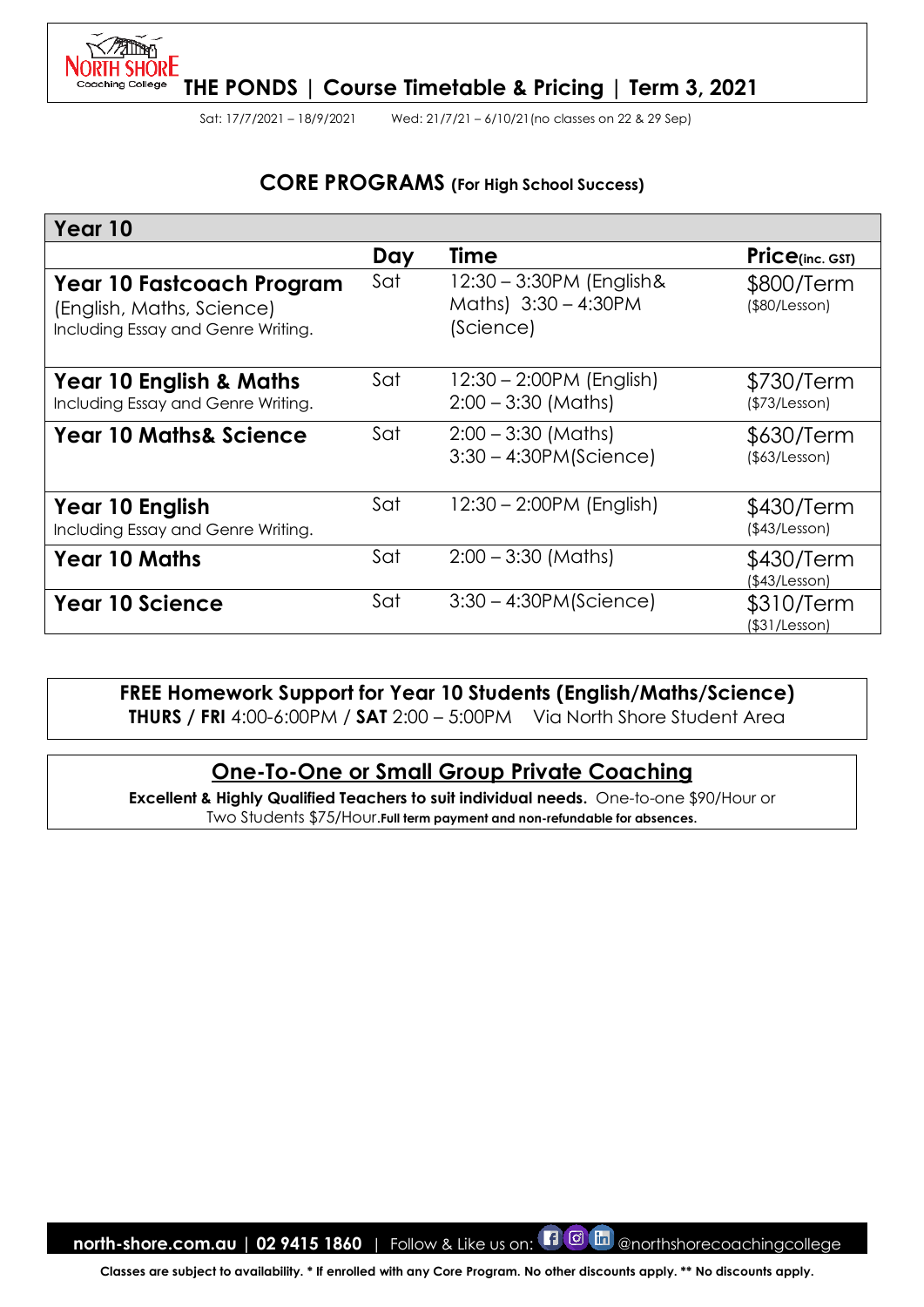

Sat: 17/7/2021 – 18/9/2021 Wed: 21/7/21 – 6/10/21(no classes on 22 & 29 Sep)

#### **SUBJECTS (For Year 11 HSC Success – Preparation for HSC Success)**

| Year 11                                        |            |             |                     |  |
|------------------------------------------------|------------|-------------|---------------------|--|
|                                                | Day        | <b>Time</b> | Price (inc. GST)    |  |
| <b>MATHS</b>                                   |            |             |                     |  |
| <b>Year 11 Maths</b>                           | <b>TBA</b> |             | \$580/Term          |  |
| (Standard - 2U)                                |            |             | $($ \$58/Lesson $)$ |  |
| <b>Year 11 Maths</b>                           | <b>TBA</b> |             | \$580/Term          |  |
| (Advanced - 2U)                                |            |             | $($ \$58/Lesson $)$ |  |
| <b>Year 11 Maths</b>                           | <b>TBA</b> |             | \$580/Term          |  |
| (Ext 1 - 3U)                                   |            |             | $($ \$58/Lesson $)$ |  |
| <b>ENGLISH - Includes Essay Writing Skills</b> |            |             |                     |  |
| Year 11 English                                | TBA        |             | \$490/Term          |  |
| (EAL/D)                                        |            |             | $($ \$49/Lesson $)$ |  |
| Year 11 English                                | <b>TBA</b> |             | \$490/Term          |  |
| (Standard)                                     |            |             | $($ \$49/Lesson $)$ |  |
| Year 11 English                                | <b>TBA</b> |             | \$490/Term          |  |
| (Advanced)                                     |            |             | $($ \$49/Lesson $)$ |  |
| Year 11 English                                | <b>TBA</b> |             | \$490/Term          |  |
| (Extension)                                    |            |             | $($ \$49/Lesson $)$ |  |
| <b>OTHER SUBJECTS</b>                          |            |             |                     |  |
| <b>Year 11 Physics</b>                         | <b>TBA</b> |             | \$490/Term          |  |
|                                                |            |             | (\$49/Lesson)       |  |
| <b>Year 11 Chemistry</b>                       | <b>TBA</b> |             | \$490/Term          |  |
|                                                |            |             | (\$49/Lesson)       |  |

## **One-To-One or Small Group Private Coaching**

**Excellent & Highly Qualified Teachers to suit individual needs.** One-to-one \$110/Hour or Two Students \$95/Hour.**Full term payment and non-refundable for absences.**

**north-shore.com.au | 02 9415 1860** | Follow & Like us on: **[1 0 m** @northshorecoachingcollege